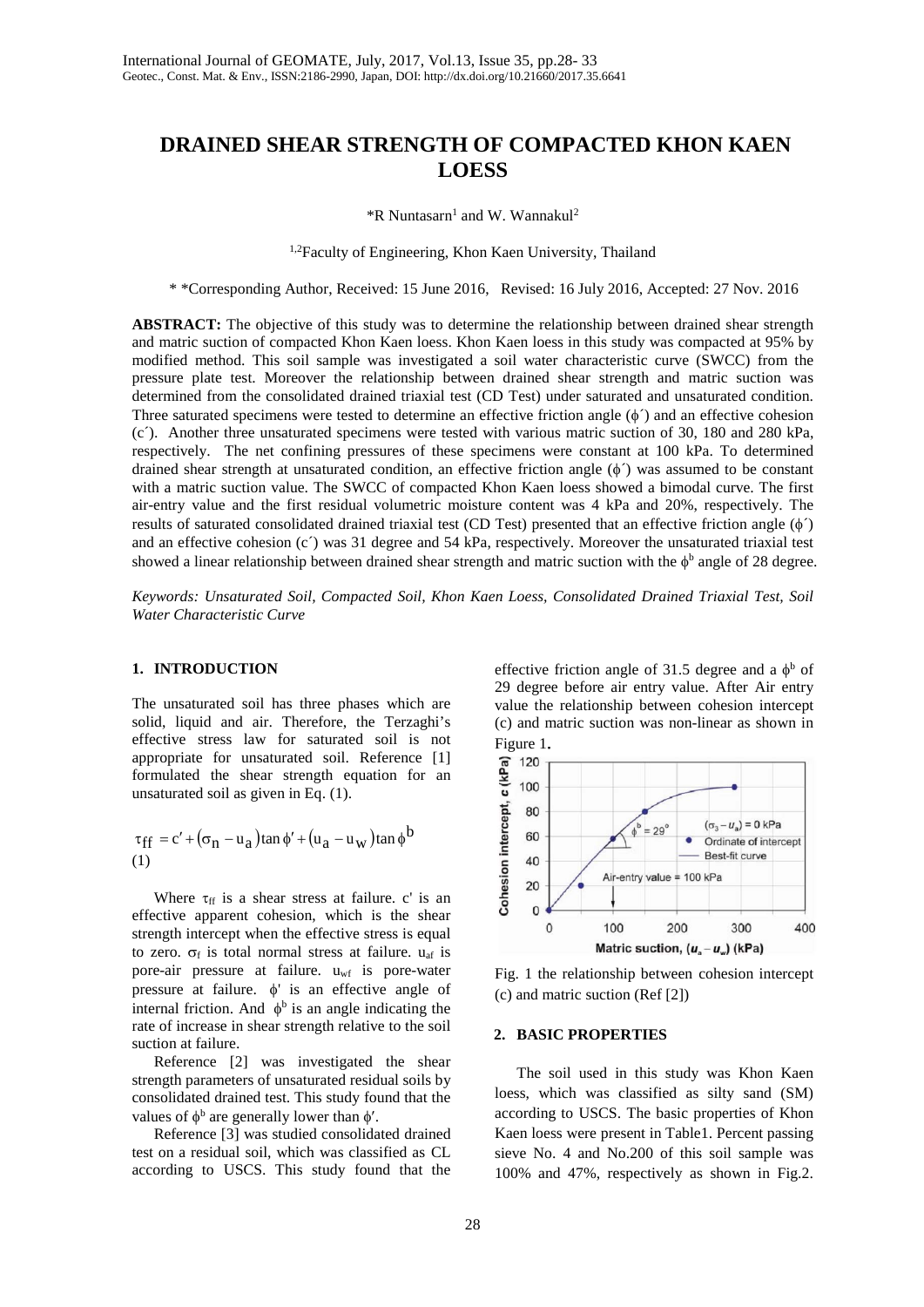Moreover, a liquid limit and a plastic limit of this soil were 13% and of 12%, respectively, which gave the plastic index of 1%. The specific gravity was 2.65.

The maximum dry density and optimum moisture content were  $2.06$  t/m<sup>3</sup> and  $8.5\%$ , respectively, which was determined by standard compaction effort [4]. However, the specimen in this study was prepared at 95% of maximum dry density, which was  $1.95 \text{ t/m}^3$ , and moisture content of 6.5%.

Table 1 Basic Properties of Khon Kaen loess

| Properties                                         |      |
|----------------------------------------------------|------|
| Liquid limit (LL), %                               | 13   |
| Plastic limit (PL), %                              | 12   |
| Plasticity index (PI), %                           | 1    |
| Specific gravity                                   | 2.65 |
| Optimum moisture content (OMC), %                  | 8.5  |
| Maximum dry density ( $\rho_d$ ), t/m <sup>3</sup> | 2.06 |
| Sand $(\%$ )                                       | 53   |
| $Silt(\%)$                                         | 27   |
| $Clay(\%)$                                         | 20   |
| USCS classification                                | SМ   |



Fig.2 Grain size distribution

#### **3. SOIL WATER CHARACTERISTIC CURVE**

The drying soil water characteristics curve (SWCC) for the compacted Khon Kaen loess was determined by two methods. According to [3], the pressure plate method was used to establish SWCC for a suction values between 1 to 1,500 kPa. Moreover, SWCC at suctions above 1,500 kPa were determined from the isopiestic humidity method. In this method, three solutions, which were Copper Sulphate (CuSO4), Ammonium Chloride (NH4Cl) and Sodium Hydroxide (NaOH.H2O), were used to determine SWCC at a suction value of 3,900 kPa, 30,900 kPa, and 365,183 kPa, respectively. Data points above 1,500 kPa were total suction values.

The test result of a pressure plate and isopiestic humidity showed the soil water characteristic curve (SWCC) as illustrated in figure 3. The soil sample was compacted at the dry side of optimum moisture content (6.5% or 95% of OMC). The SWCC of compacted Khon Kaen loess showed a bimodal curve, which indicated two distinct airentry values and two distinct residual points [6]. The first and second air entry value is 8 and 5,000 kPa, respectively. Moreover, the first and second residual volumetric moisture content are 10 and 2%, respectively. Therefore, the soil suction value of saturation regime and transition regime was between 0 to 8 kPa and 8 to 200 kPa, respectively. The soil suction, which was higher than 200 kPa, was a residual regime.



Fig. 3 Soil water characteristic curve of compacted Khon Kaen loess



Fig.4 Soil water characteristic curve of undisturbed Khon Kaen loess

According to [7], the cause of bimodal curve might be a bimodal pore size distribution, which is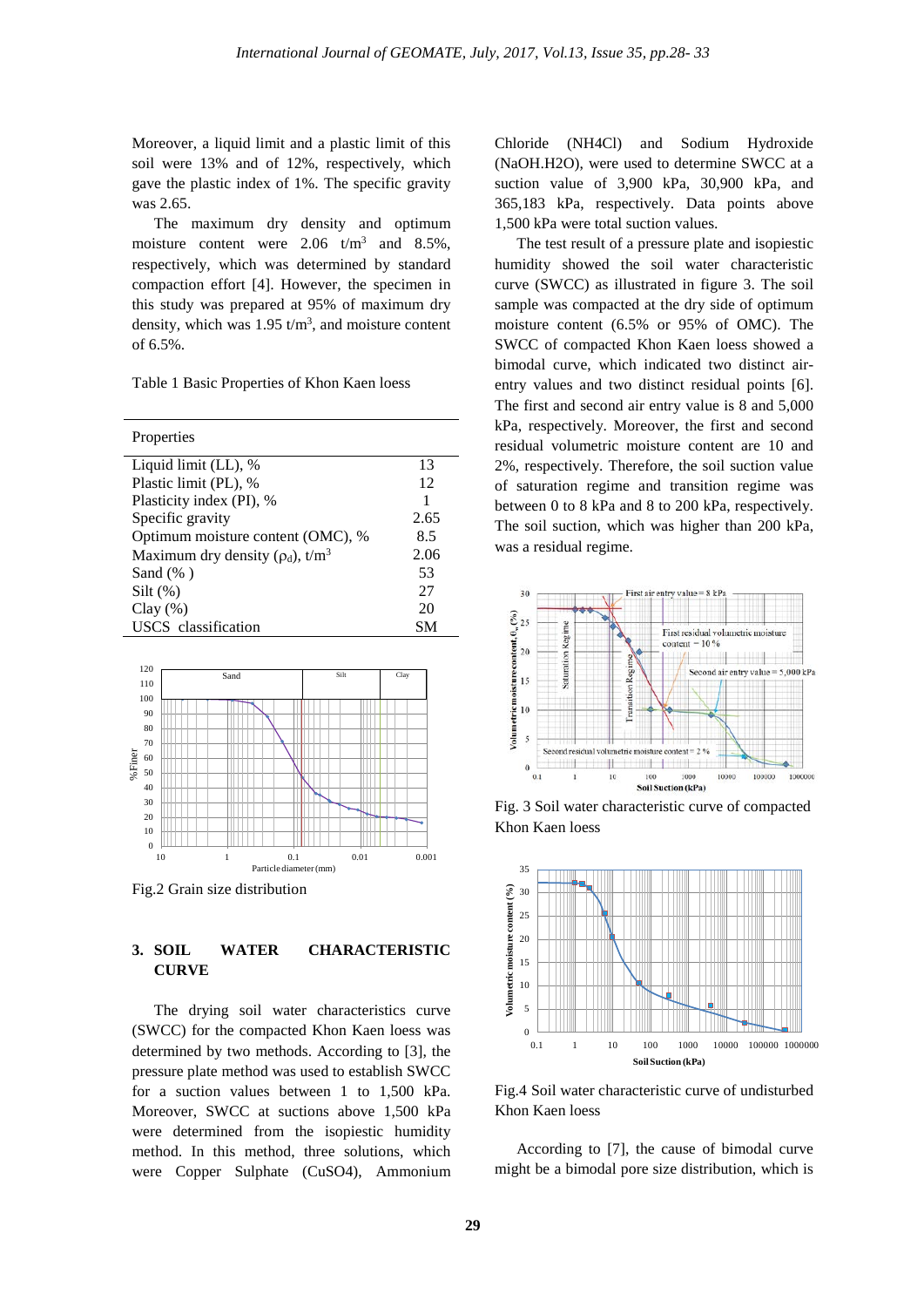related to gap-graded grain-size distribution. However in this studied the grain size distribution is not gap-grain as shown in figure 2. Moreover the SWCC of the undisturbed sample showed a unimodal curve with two bending points as illustrated in figure 4. Therefore the compaction on the dry side of optimum moisture content might be the cause of bimodal curve. However this study is not observed the structure of the sample.

### **4. CONSOLIDATED DRAINED TEST**

Soil sample was mixed with water to achieve 1.95  $t/m<sup>3</sup>$  in dry density and 6.5% of moisture content. Then soil sample was equally separated in two parts and statically compacted in a mold diameter of 50 mm and 100 mm of height.

Each samples were saturated by applied backpressure, which was lower than confining pressure (i.e.  $\sigma'_c = 20$  kPa) prior to consolidate and drained shear. B-values were observed to be greater than 98% to complete saturation.

Three net confining pressures of 100, 200 and 300 kPa were investigated in this study. For the saturated series, three specimens were tested to determine the effective friction angle  $(\phi')$  and cohesion  $(c')$ . Pore air pressure  $(u_a)$  and pore water pressure (uw) of these three samples were controlled at 20 kPa. For the unsaturated series, three samples were observed at net confining pressures of 100 kPa. Pore air pressures were controlled at 50, 200 and 300 kPa and pore water pressures were controlled at 20 kPa to achieve a matric suction of 30, 180 and 280 kPa as shown in Table 2. The shear rate in this study for both saturated and unsaturated series was 0.01 mm per minute.

| Table 2 An unsaturated sample |  |
|-------------------------------|--|
|-------------------------------|--|

| Sample | $\sigma$ 3 | $u_a$ | $u_w$ | $\sigma$ 3net | $u_a$ - $u_w$ |
|--------|------------|-------|-------|---------------|---------------|
| No.    | (kPa)      | (kPa) | (kPa) | (kPa)         | (kPa)         |
|        | 150        | 50    | 20    | 100           | 30            |
| 2      | 300        | 200   | 20    | 200           | 180           |
| 3      | 400        | 300   | 20    | 300           | 280           |

The failure of both saturated and unsaturated sample showed a failure plane of 60 degree as shown in Fig.5. For both saturated and unsaturated series, the stress-strain relationship showed the strain hardening behavior as illustrated in Fig.6. Thus the failure was defined at 20% strain. The test result of saturated sample was present at Table

3. Then the Mohr's Circle was drawn in Fig.7. The Mohr's circle showed that the effective friction angle and cohesion was found as 31 degree and 44 kPa, respectively.

The drained shear strength of unsaturated soil was calculated by assumed constant  $\phi'$  ( $\phi' = 31$ degree) as present in Fig.8. The shear stress ( $\tau_{\text{ff}}$ ) and the net stress  $(\sigma_{\text{net}})$  at failure plane of unsaturated soil were calculated from the maximum shear stress ( $\tau_{\text{max}}$ ) as shown in Eq.(2) and Eq.(3), respectively. Then the cohesion intercepted (c") was determined from Eq.(4). And a  $\phi^b$  angle was determined from Eq.(5).



Fig.5 A shear failure of compacted Khon Kaen loess





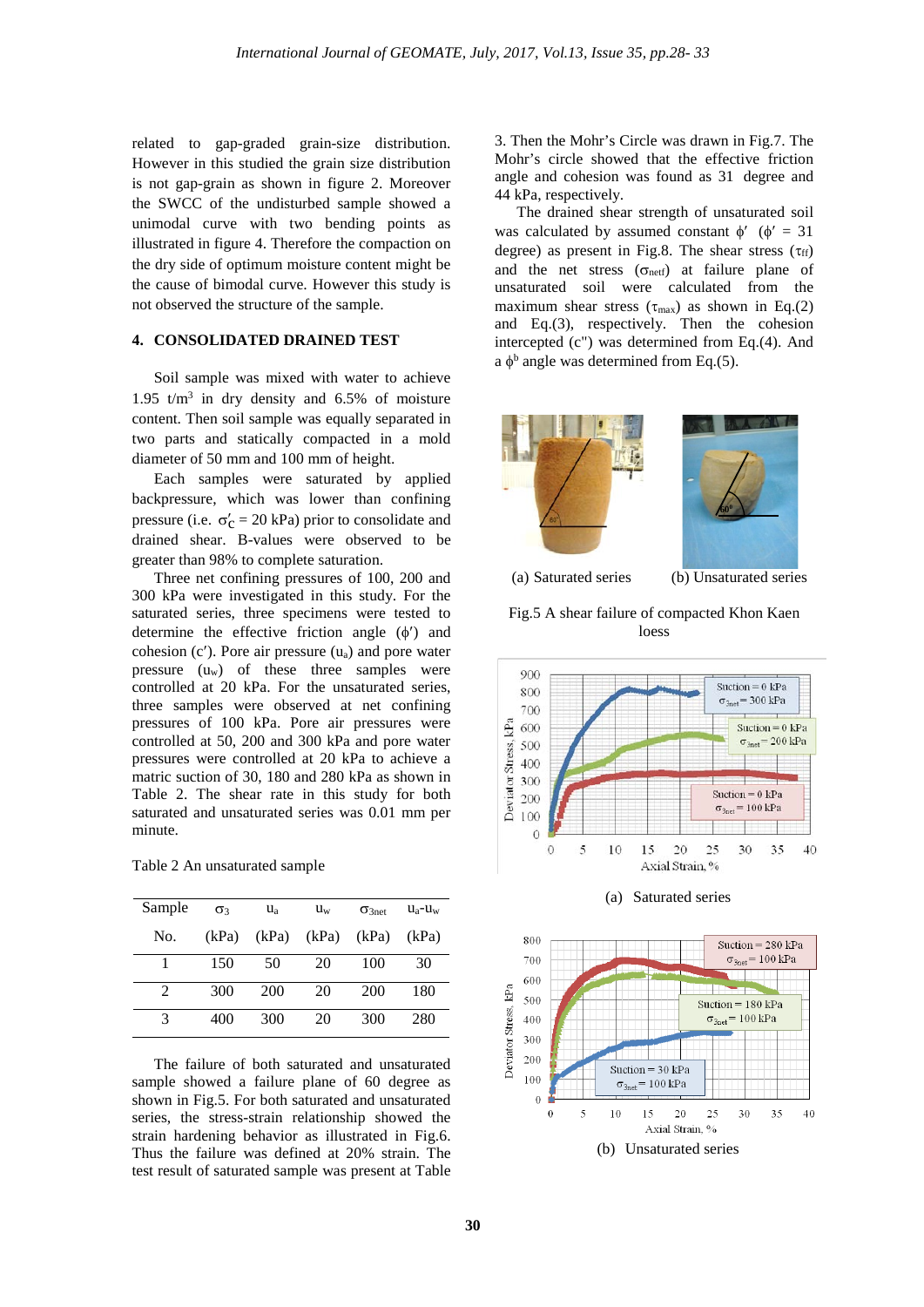#### Fig. 6 The relationship between stress and strain of compacted Khon Kaen loess

The test results of unsaturated sample and an unsaturated parameters (the cohesion intercepted, c" and a  $\phi^b$ ) were present in Table 4 and Table 5, respectively. The plot between drained shear strength and matric suction was illustrated in Fig.9. Fig. 9 showed that the drained shear strength of this study was investigated at saturated, transition and residual regime. In addition, Fig.9 presented a non-linear relationship between cohesion intercept and matric suction. However, the relationship between cohesion intercept and matric suction at the saturated and transition regime showed the linear relationship as presented in figure 10.

Table 5 showed that  $\phi^b$  was slightly lower than  $\phi'$ . Moreover,  $\phi^b$  was constant at 30.5 degrees for the matric suction range between 0 and 180  $(\phi^b)$ was constant before residual regime). Then a  $\phi^b$ angle value was dropped from 30.5 to 28  $(\phi^b)$  was decreased after the transition regime) when matric suction was higher than 180 kPa as illustrated in Fig.11.

The relationship between the total volumetric strain and axial strain showed the dilation behavior of both saturated and unsaturated series as illustrated in Fig.12 and Fig.13, respectively. The dilation behavior is the characteristic of dense soil.

The relationship between the water volume change and axial strain of unsaturated sample as present in Fig.14 showed that water was suction into a specimen.

Table 3 A saturated sample result



Fig.7 The Mohr's circle of compacted Khon Kaen loess at saturated condition



Fig.8 The interpretation of unsaturated drained shear strength

$$
\tau_{\rm ff} = \tau_{\rm max} \cdot \cos \phi' \tag{2}
$$

$$
\sigma_{\text{neff}} = \frac{(\sigma_{\text{Inetf}} + \sigma_{\text{3netf}})}{2} - \tau_{\text{max}}.\sin\phi' \tag{3}
$$

$$
c'' = \tau_{ff} - \sigma_{neff} . \tan \phi'
$$
 (4)

$$
\phi^{\mathbf{b}} = \tan^{-1} \left[ \frac{c'' - c'}{(u_a - u_w)_f} \right] \tag{5}
$$

Table 4 An unsaturated sample results

| Sample | $\sigma$ 3net | $\mathbf{u}_a$ | $u_{w}$ | $\sigma_{\rm d}$ | $\tau_{\rm max}$ |
|--------|---------------|----------------|---------|------------------|------------------|
| No.    | (kPa)         | (kPa)          | (kPa)   | (kPa)            | (kPa)            |
| 1      | 150           | 50             | 20      | 437              | 219              |
| 2      | 300           | 200            | 20      | 759              | 379              |
| 3      | 400           | 300            | 20      | 896              | 448              |

Table 5 An unsaturated parameters

| Sample                      | $\tau_{\rm ff}$ | $\sigma_{\text{neff}}$ | $c^{\prime\prime}$ | $\phi^{\rm b}$ |
|-----------------------------|-----------------|------------------------|--------------------|----------------|
| No.                         | (kPa)           | (kPa)                  | (kPa)              | $^{\circ}$     |
| 1                           | 187             | 206                    | 63                 | 30.5           |
| $\mathcal{D}_{\mathcal{L}}$ | 325             | 283                    | 154                | 30.5           |
| 3                           | 383             | 317                    | 193                | 28.0           |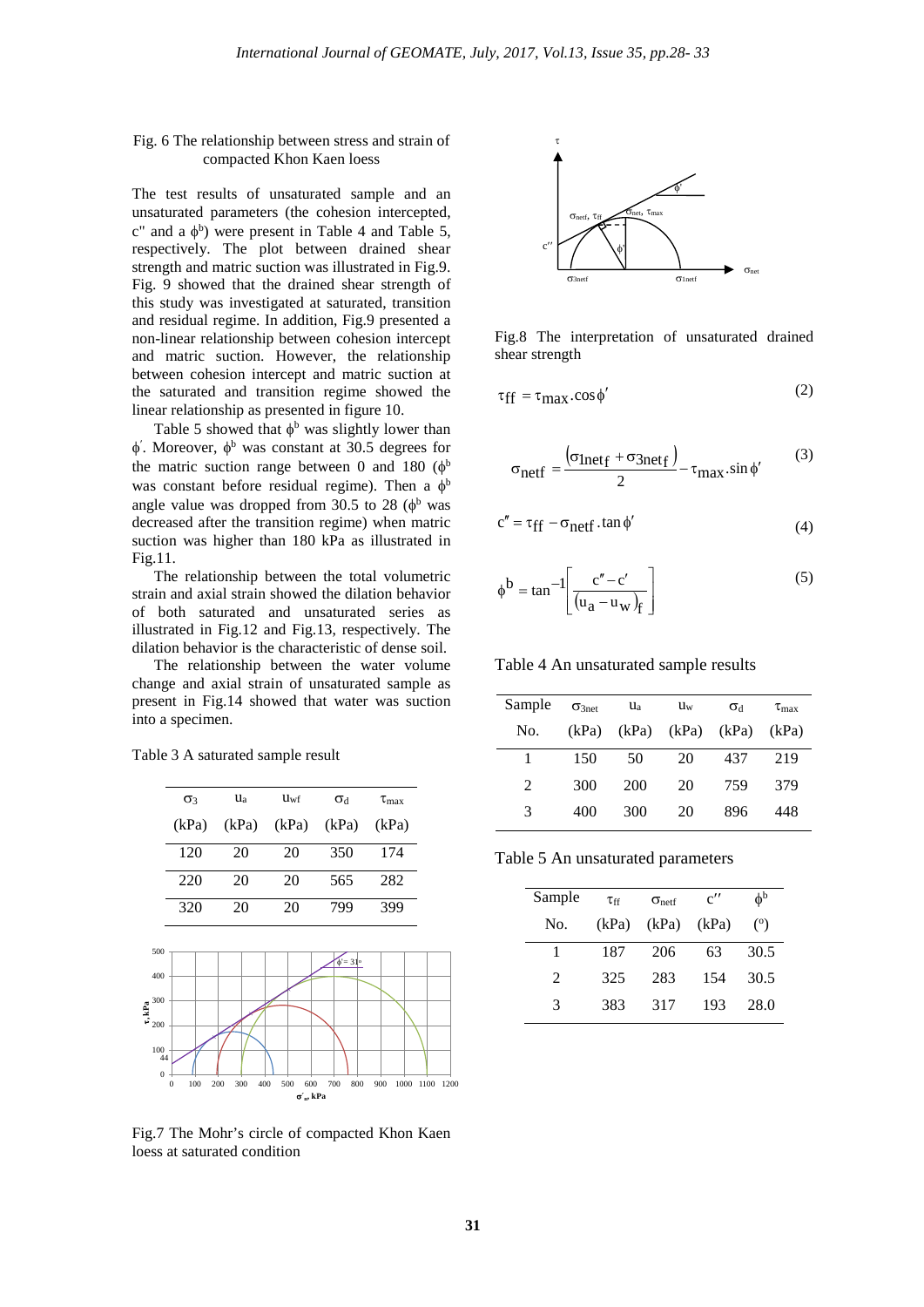

Fig. 9 The relationship between cohesion intercept and matric suction



Fig. 10 The relationship between cohesion intercept and matric suction at saturated and transition regime



Fig. 11 The relationship between  $\phi^b$  and matric suction



Fig. 12 The relationship between the total volumetric strain and axial strain of saturated sample



Fig.13 The relationship between the total volumetric strain and axial strain of unsaturated sample



Fig.14 The relationship between the water volume change and axial strain of unsaturated sample

### **5. CONCLUSIONS**

The soil sample in this study was Khon Kaen loess, which was classified as silty sand. This study found that the SWCC of compacted Khon Kaen loess was a bimodal curve. The cause of bimodal curve might be the specimen was compacted at the dry side. The first and second air entry value is 8 and 5,000 kPa, respectively. Moreover the first and second residual volumetric moisture content is 10 and 2 %, respectively. The stress-strain behavior of compacted Khon Kaen loess for both saturated and unsaturated series showed a strain hardening. In addition the relationship between the volumetric strain and axial strain of both saturated and unsaturated series showed the dilation behavior. The consolidated drained triaxial test of saturated compacted Khon Kaen loess presented the effective angle and cohesion of 31 degree and 44